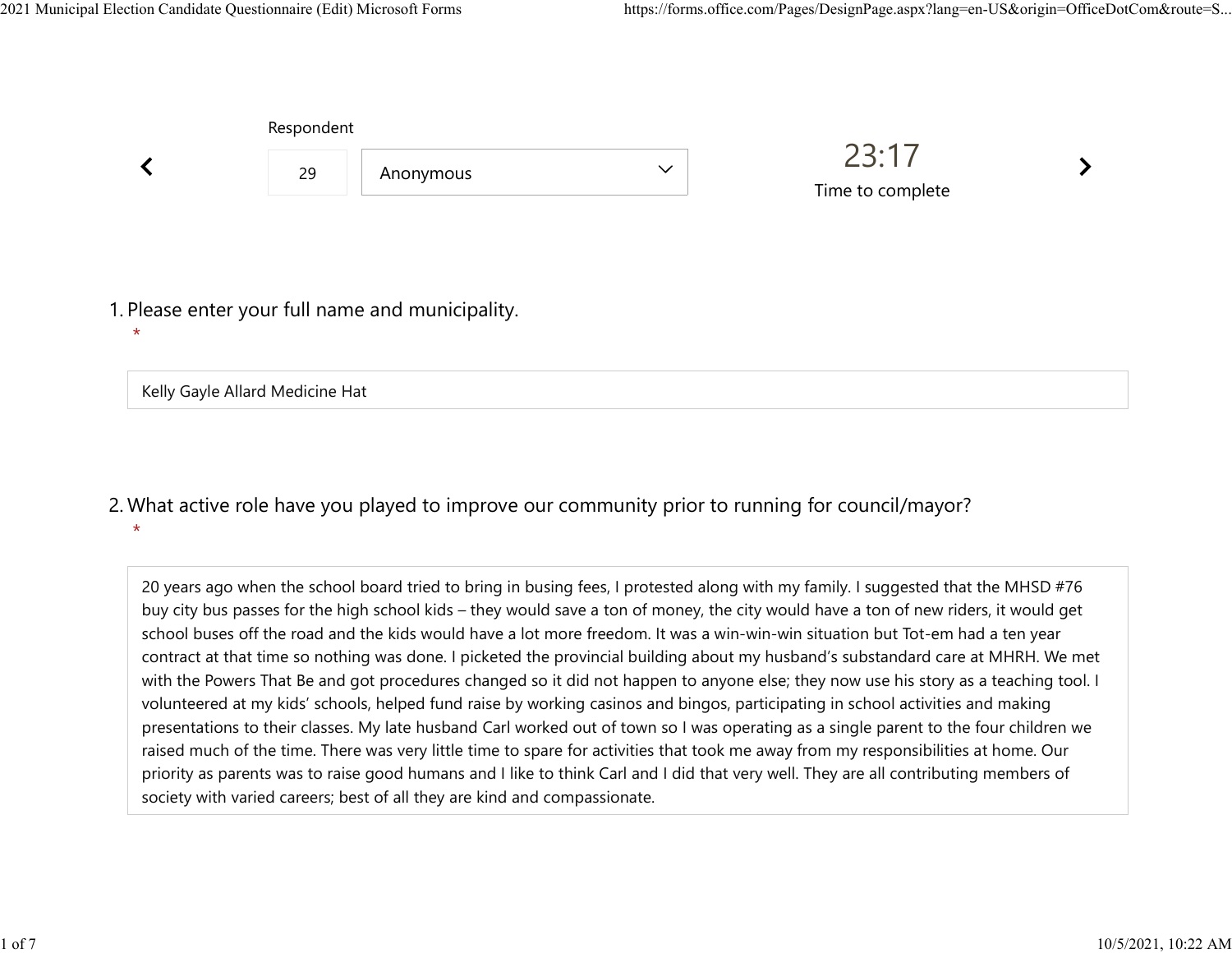What initiatives would you propose to improve tourism, investment attraction and development to our 3. municipality and region and support business recovery during/after the pandemic? \* 2021 Municipal Election Candidate Questionnaire (Edit) Microsoft Forms https://forms.office.com/Pages/DesignPage.aspx?lang=en-US&origin=OfficeDotCom&route=S...<br>2 Mhat initiatives would you propose to improve tourism invest

> Covid taught us we can work from anywhere so I would actively advertise to those people working from home. They can work in Calgary and live here. I would encourage the film industry to come here – we have a great location and if we could land a TV series (Such as Angel Dust that recently filmed here), we would become a tourist attraction. I would also support events such as the Gas City Entertainment Expo. Comic books, superheroes, anime, cosplay, sci-fi, fantasy – it all attracts a big crowd and big bucks. Let's make science front and centre – I'd love to get that telescope back working again. We have an incredible amount of motorcyclists in Medicine Hat, likely more per capita than anywhere in Alberta, probably more than anywhere in Canada. Let's have a motorcycle trade show, a tattoo show, a motorcycle rodeo. We're a great stopping off point for people heading to Sturgis in August, lets welcome the riders. People with money to spend on motorcycles are people with money to spend. Let's show the world Medicine Hat is more than hockey, gas and old people.

4. In Medicine Hat, businesses pay a higher proportion of property taxes compared to the residential sector.  Medicine Hat's tax gap of 2.35% is one of the highest in Alberta.  What is your position on the current approach to taxation and your thoughts on potential strategies to narrow this gap? \*

The City has been keeping taxes artificially low for homeowners for a hundred years with the revenue from oil and gas. Now that's gone and it's not coming back The City failed to diversify when they could. Ted Clugston is cited in a Dec 2019 article in the Financial Post - "You know, there's a saying in Alberta: just one more oil boom, I promise not to waste it," he said, a hint of resignation in his tone. "Everybody in Alberta knows diversification. We all know we should be doing it; it's just hard when things are going so well and you're making money. But we've been hanging out with our fingers crossed for five years now, and we've finally accepted that it is not coming back." We must uncross our fingers and get to work. Single family homes benefit the most, multi family homes and manufactured homes pay a higher rate which pushes rents higher. Businesses pay even higher rates. It is long past time to rework the tax rates, everyone should be paying their fair share. This is going to be unpopular but taxes may have to go up unless we can bring in new investment and do it without financial incentives (like the \$6 million the Aurora property got to build a plant that never opened).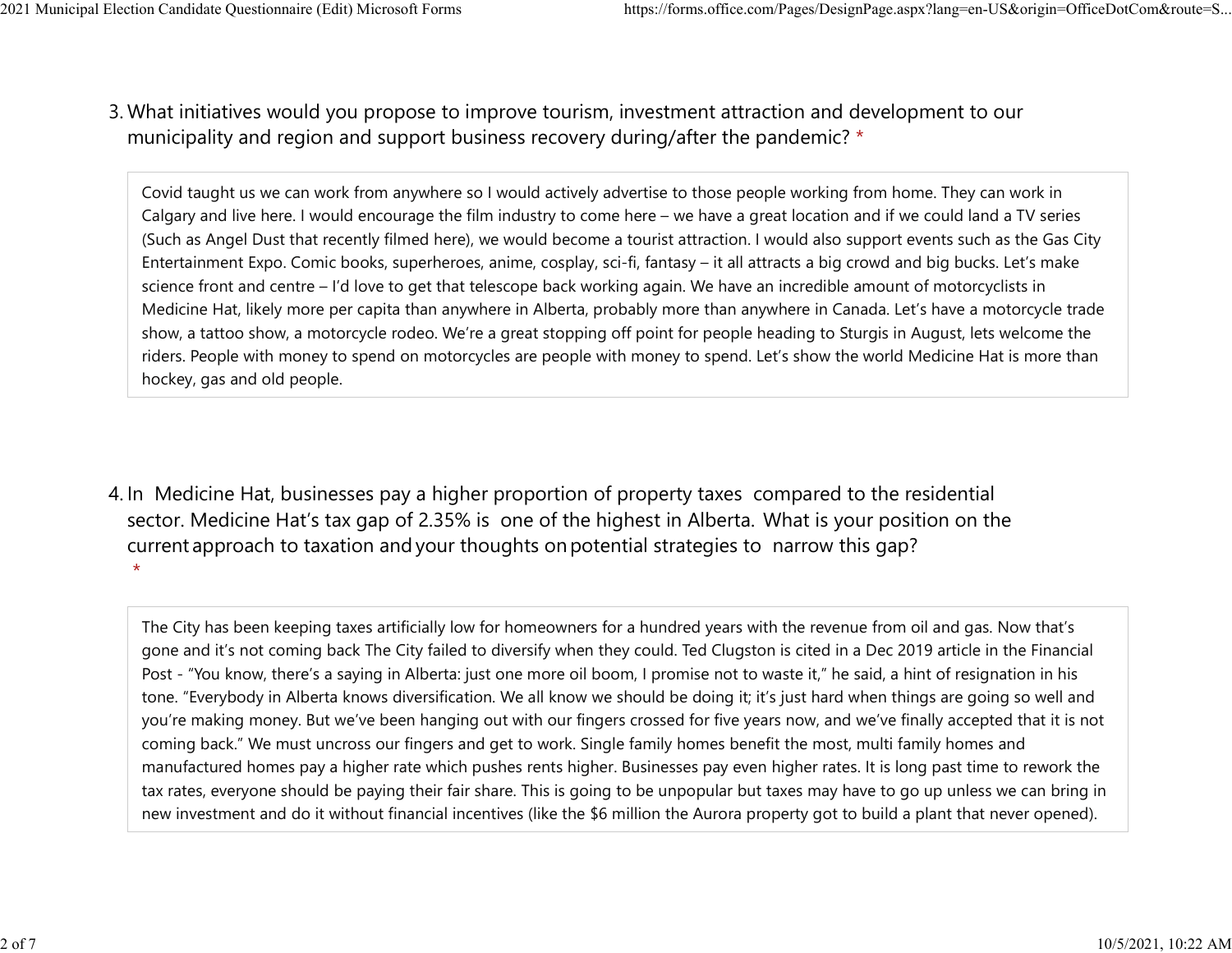\*

5. If elected, what specific steps would you take to encourage & promote entrepreneurship within the region? \* 2021 Municipal Election Candidate Questionnaire (Edit) Microsoft Forms https://forms.office.com/Pages/DesignPage.aspx?lang=en-US&origin=OfficeDotCom&route=S...<br>5. If elected what specific steps would you take to encourage

> I'm willing to lower the tax burden on businesses that upgrade their buildings downtown over a period of say 5 years so their revenues can catch up to their increased tax burden. Increase walkability of neighbourhoods. Encourage certain businesses to invest in the Waterfront District. I'd like to have some sort of dock people could fish off of. Wouldn't it be nice to have a bait/tackle shop near the river and maybe a spot where people can fish or rent a boat?

What is your stance on COVID-19 related laws that mandate requirements, including masks and vaccine 6. passports?

These are far better than shutting down the economy or having our hospitals overwhelmed. I am double vaccinated but have been staying home until the vaccine passport was brought in. My money stayed in my pocket. Now I am going out again. I have been extremely critical of our mayor and how he mishandled this, he should have been a leader and been publicly encouraging people to do the right thing. Medicine Hat dropped the ball, always deferring to the provincial government. We have failed our residents. Now Alberta has the highest case count in Canada, far more than twice the number of any other province. We are having to ask for help to transfer our ICU patients out of province. People are dying and their loved ones are far away. At the time I wrote this we had 58 deaths from COVID in our city and not one word of condolence from our mayor or council. Calgary brought in a bylaw requiring all non essential businesses to go to the vaccine passport. That levelled the playing field and re directed the anger from the individual businesses to City Hall. It united people against government instead of each other. I got broad shoulders, I can take the heat.

What is your plan for publicly-funded services (examples would include Medicine Hat Public Library, power plant, 7. facilities) if elected?

\*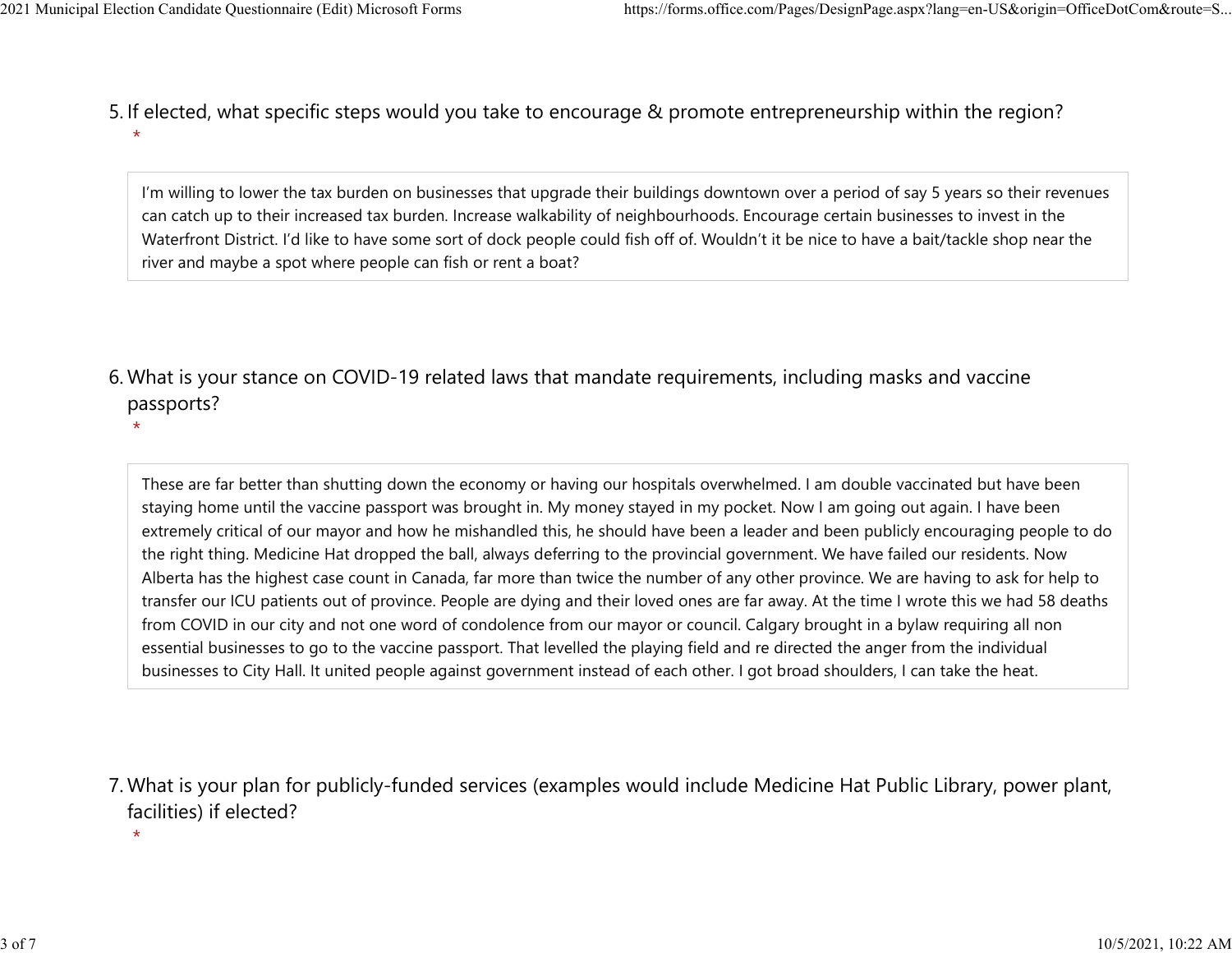Certain services will never make money like the library and transit but they are necessary and vital services. They must be funded well enough to service the residents of Medicine Hat. Transit is one of my major platform issues. I have spoken with employers whose employees cannot get to work on time or have to leave early because our service stops shortly after 7m on weekends. They can not work on holidays at all as we have no holiday service. Tourists are stuck using taxis or having to rent a car on holidays, that is unacceptable for a city our size. Frankly, it's embarrassing. Our growth has stagnated for the last 10 years. You can bring in all the industries you want but workers need to be able to get there. I was recently asked "If you have one dollar to spend, are you going to spend it on transit or recreation?" I replied "To me it's a question of whether someone goes to work or play. The answer is pretty simple - people must go to work before they can play." (Of course there is a third option, we can spend on both!) 2021 Municipal Election Candidate Questionnaire (Edit) Microsoft Forms https://forms.office.com/Pages/DesignPage.aspx?lang=en-US&origin=OfficeDotCom&route=S...<br>Certain services will never make money like the library and tr

8. How important is it for our region to have a local Community College? What specific steps could the municipality do to work better with Medicine Hat College to provide ongoing opportunities for future learners? \*

The college brings in a lot of students who may choose to live here after. Immigrants come here because our college is cheaper than going to Calgary or Edmonton. Now we have to figure out how to make them stay. More and more young people are eschewing private vehicles, they want to use bicycles and transit. Right now our transit service is awful – it takes forever to get across town and stops running far too early. Our bike lanes are a joke, they are dangerous. Young people will go someplace that makes it easy to live without a car. Affordable housing is necessary to keep them here. A friend was looking for an apartment lately, 20 people were competing for it. Subsidized housing has a waiting list of well over a year the last time I heard.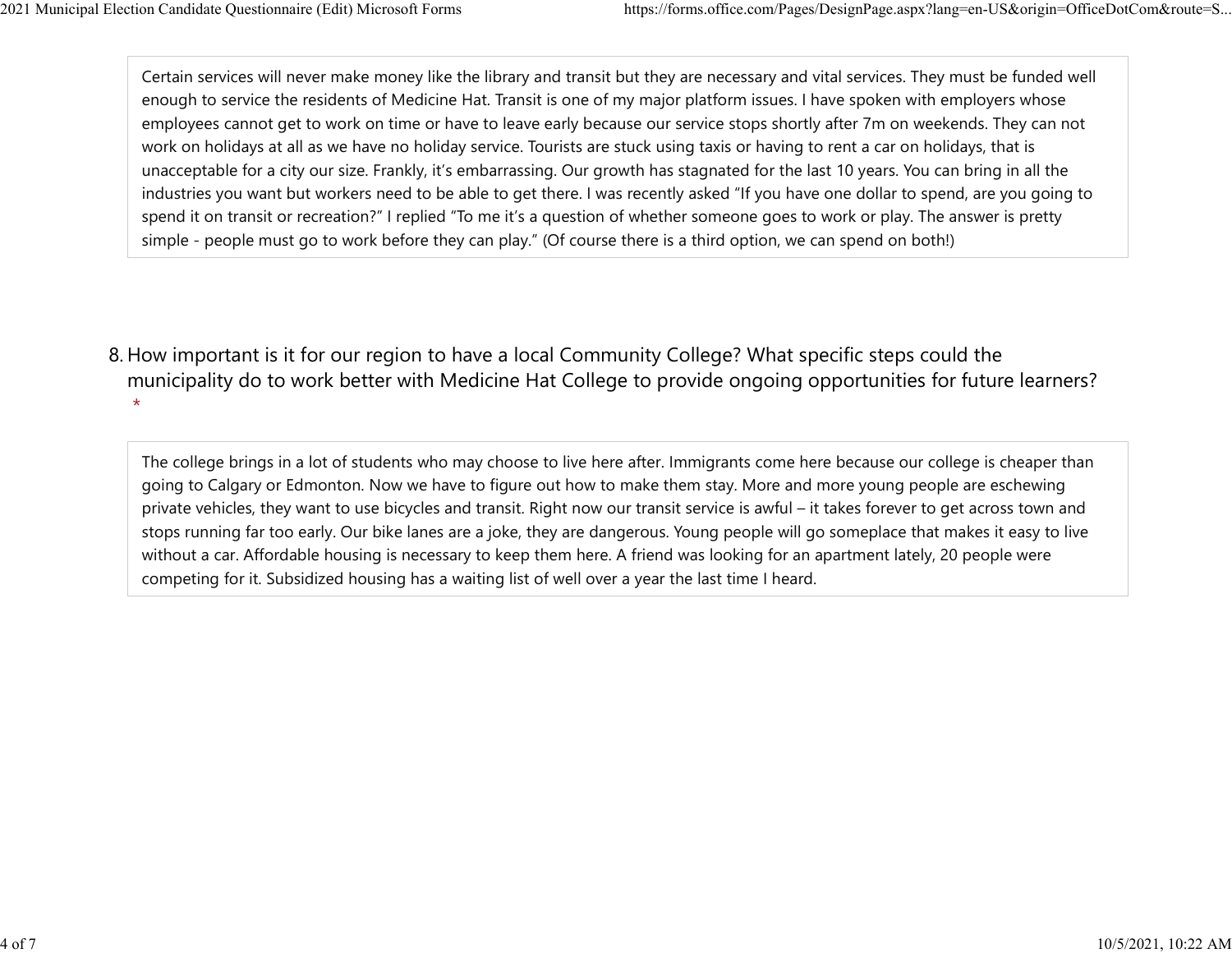## 9. How will you attract newcomers to the district and address the needs for a skilled workforce? \* 2021 Municipal Election Candidate Questionnaire (Edit) Microsoft Forms https://forms.office.com/Pages/DesignPage.aspx?lang=en-US&origin=OfficeDotCom&route=S...<br>Q How will you attract newcomers to the district and address t

Covid taught us we can work from anywhere so I would actively advertise to those people working from home. They can work in Calgary and live here. As I said before, we need more affordable housing, people are on the list for subsidized housing for well over a year. Rentals are highly competitive, often with as many as 20 people looking at one place. We need to change the perception of Medicine Hat, we are thought of as a retirement community. An old marketing axiom states - Perception is Reality. I would work with immigration services to attract new residents – immigrants are younger than the average Canadian. They tend to have larger families thereby needing more goods and services.

10. What is your stance on the importance of mental health & wellness support in our region? What ideas, implementations, and initiatives would you put forward to improve the overall mental health & wellbeing of our community?

\*

Post- COVID we will need mental health supports like never before. My late husband nearly died from flu 4 years ago, he was on life support for 30 days. It was months before he could come home, months more before he could throw away the walker, months more before he was back to sort of normal. He had Post ICU Syndrome – nightmares, flashbacks, anxiety, depression etc. He remembered nothing of ICU, I still have Caregiver PTSD 4 years later. I am currently lobbying for our local Primary Care Network to change the funding model for BHCs Behavioural Health Consultants. They're not psychiatrists, they're not psychologists, they don't prescribe meds but they work with your doctor who can. They're free to access, covered by Alberta Health Care, unlimited appointments with a doctor's referral. Right now a doctor must give them time dependent on how many patients the doctor has and if they have a nurse or not. That funding model needs to change, the service should just be there, especially in these times. My BHC helped me get me through my husband's stay in ICU and I was able to be with him every day, I can only imagine how the families feel now.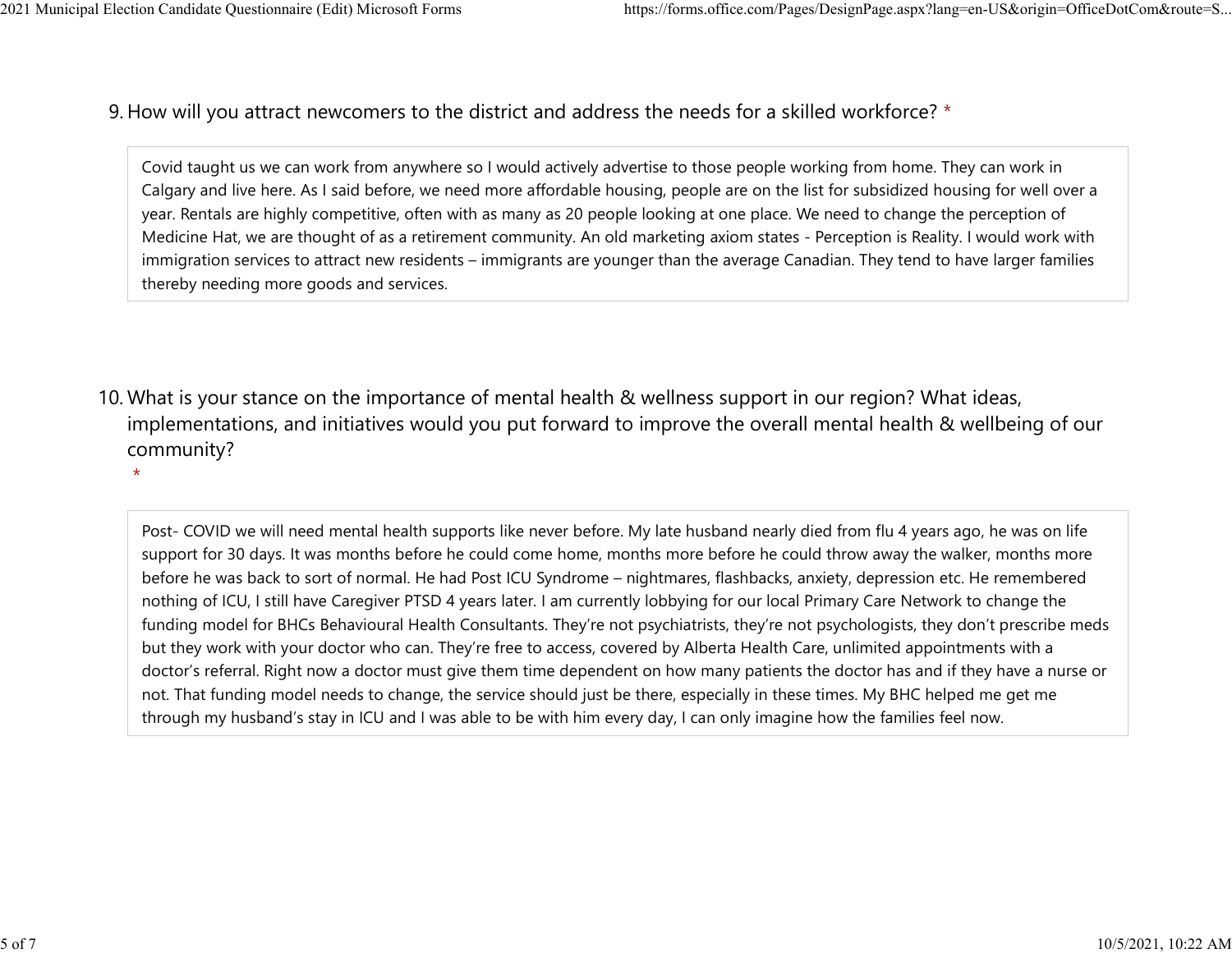\*

\*

\*

11. How will you further diversity and inclusion initiatives in our region, as it relates to each of the pillars in the Chamber's Vote Prosperity Platform: https://www.medicinehatchamber.com/voteprosperity2021/ (https://www.medicinehatchamber.com/voteprosperity2021/) 2021 Municipal Election Candidate Questionnaire (Edit) Microsoft Forms https://forms.office.com/Pages/DesignPage.aspx?lang=en-US&origin=OfficeDotCom&route=S...<br>11 How will you further diversity and inclusion initiatives in

> Council has to be front and centre at cultural events, they have to be seen to attend more than Robbie Burns Dinners and golf tournaments. We have people from more than 40 different countries here in Medicine Hat but we only offer documents in English. Celebrations like Pride Week should be promoted, city wide. Wouldn't it be fun to see council members be part of a drag show? Our city seems to focus on hockey and football but i would like to see events such as the Gas City Entertainment Expo - anime, sci-fi, superheroes, cosplay, video games, board games... the list is endless. Let's make science a major focus as well as fun.

12. On a municipal level, how do you intend to address climate change and pollution?

I'd start with the transit system. We have the potential to create a bus riding culture so we can get more cars off the road. That would also help with our parking and traffic problems. Make neighbourhoods more walkable, locate recreational facilities in neighbourhoods so they don't have to drive the kids to swimming lessons. I've been in contact with Bike Medicine Hat, improved and safer bike lanes are a great idea. Reduce our fleet of city vehicles and when they are replaced, replace them with greener options.

13. What strategies will you use to communicate and engage with the community and remain accountable to the citizens?

We have plenty of ways to engage – e-mail, social media, newspaper, radio and TV ads as well as utility and tax bills, almost everyone gets one. We also need to make sure people can understand it – we have people here from over 40 different countries here, they may not all speak English very well or if they do, their reading comprehension may not be the best. (This is not an insult, they are WAY